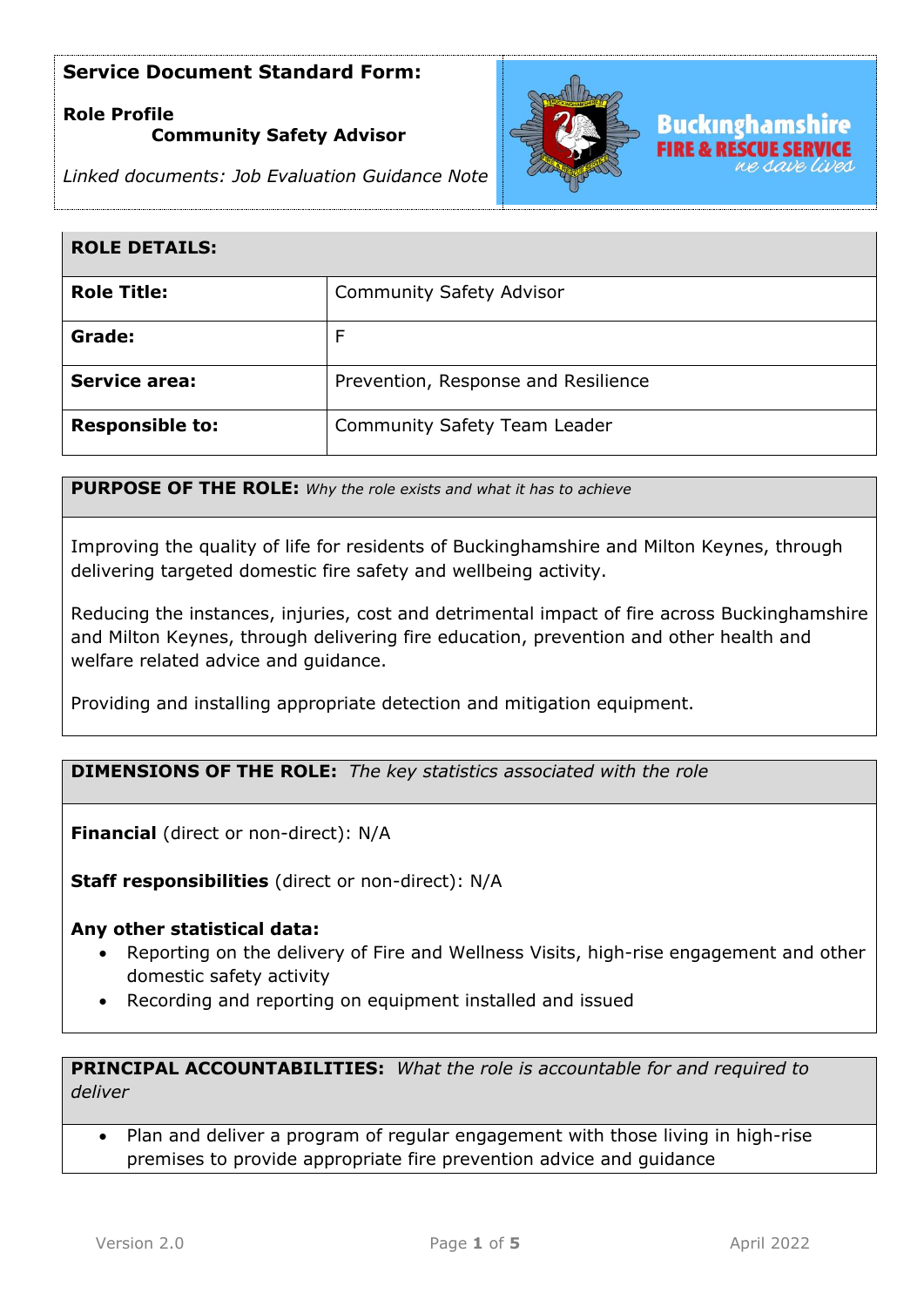# **Role Profile Community Safety Advisor**



# *Linked documents: Job Evaluation Guidance Note*

- Engage with those living in specialised housing, including supported living and sheltered accommodation, to assist them to recognise fire risk and identify appropriate mitigation of risk
- Liaise and work with Community Safety Coordinators and Response staff in the delivery of community safety activities
- Screen, book and deliver domestic safety visits, providing preventative advice and fitting risk reduction equipment relevant to the accommodation and Service specifications
- Plan, lead and deliver engagement activity in areas of identified risk, liaising with station personnel to undertake joint engagement where appropriate
- Maintaining accurate records of all activity undertaken on Service systems and databases
- Identify, provide or signpost tenants, residents or social housing providers to appropriate resources to address an identified risk of fire
- Refer tenants or residents to other services as and when appropriate
- Demonstrate sound awareness of the Service's Safeguarding policy and procedure, applying this to recognise or identify potential safeguarding issues, raising them appropriately
- Ensure up to date competence by completing mandatory HEAT modules, attending Community Safety team meetings and other appropriate training sessions

## **DECISION MAKING:**

### **Make decisions**:

To facilitate engagement in areas of identified fire risk in liaison with Community Safety Coordinators, station personnel and other services where appropriate

### **Significant say in decisions**:

- To have the autonomy to use professional judgement to make decisions and recommendations, limited to areas of knowledge, experience and responsibility
- To support station personnel in planning and delivering prevention activity

**CONTACT WITH OTHERS:** *The frequent contact the role holder has with others and for what purpose* 

#### **Internal**:

• At all levels across the Service; from senior management, operational and support services employees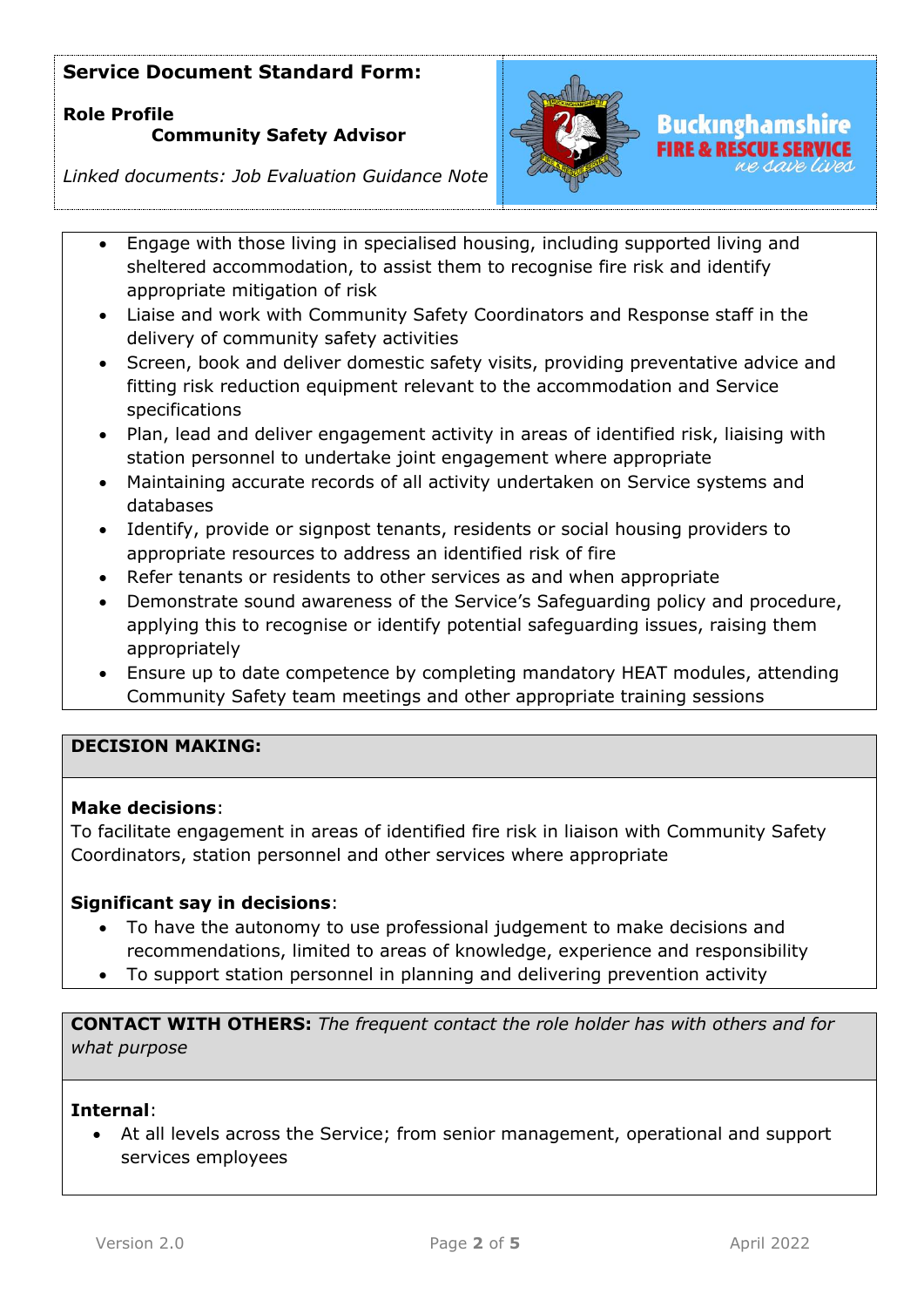**Role Profile** 

### **Community Safety Advisor**



*Linked documents: Job Evaluation Guidance Note*

#### **External**:

- Tenants or residents in high-rise premises
- Educational establishments
- Partnership agencies
- Local Authorities
- Emergency Services
- Community groups

### **PERSONAL REQUIREMENTS:**

- To participate in a programme of continuous personal and professional development relevant to the role
- To demonstrate conduct and behaviours in accordance with the Service policies, values and norms
- To comply with the Services' aims, organisational values and behaviours and their impact on this post
- To be committed to protecting and respecting the privacy of individuals and the responsible handling of personal information
- To ensure all aspects of health and safety are adhered to. Ensuring that all employees, visitors, contractors etc. within the area are following statutory requirements and Service policies and procedures
- The Service is committed to safeguarding and promoting the welfare of children and vulnerable adults, and expects all employees and volunteers to share this commitment
- To undertake, with appropriate training, the duties of other roles as required
- To mentor and coach employees as required
- To contribute to the development and implementation of relevant policies and procedures
- Attend meetings as required and submit information in appropriate formats as required
- To undertake any other duties which fall within the broad spirit, scope, levels and purpose of this role that may reasonably be required from time to time, at any location required by the Service

#### **REQUIREMENTS: Essential Criteria**

*The skills, knowledge, qualifications and training required to perform the role*

### **Qualifications and training:**

- Full UK valid Driving Licence
- English and Maths GCSE at Level 4-9, or equivalent
- IOSH (or willingness to work towards)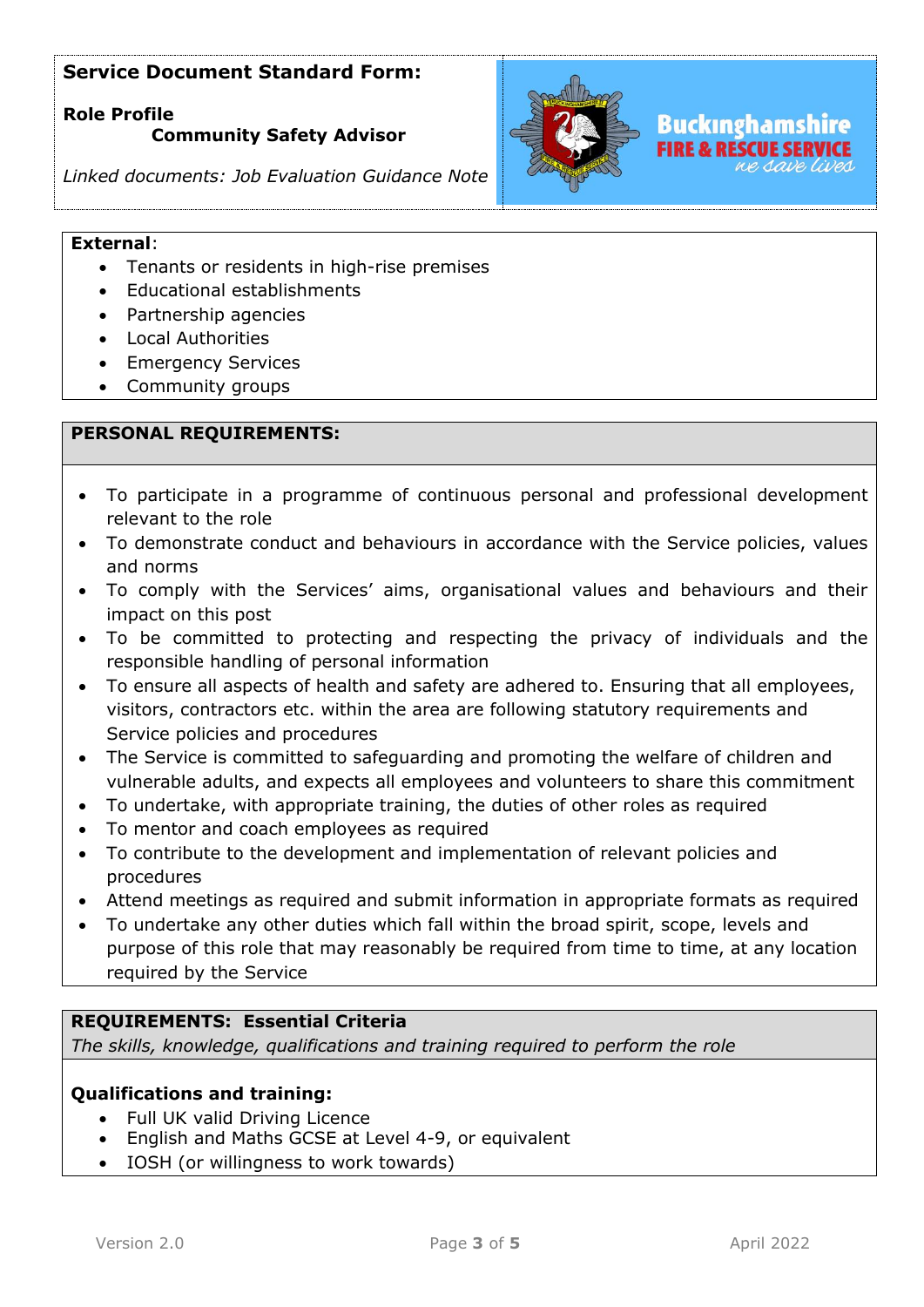### **Role Profile**

### **Community Safety Advisor**



### *Linked documents: Job Evaluation Guidance Note*

### **Experience**:

- Experience of engaging with the public, including those who are hard to reach
- An understanding of and willingness to comply with safe lone working practices
- Experience of carrying out personal risk assessments
- The ability to organise, plan and prioritise workload

### **Skills**:

- Excellent interpersonal skills in order to establish rapport and cooperation
- The ability to confidently interact with members of the public, adapting to the situation and the individual's needs
- Well-developed written skills in order to write letters to other agencies where necessary
- Good information technology skills with the ability to use a Service specific IT system to raise and record visits
- The ability to acquire knowledge quickly and comprehensively, particularly of probable fire safety issues and appropriate strategies or measures, relevant procedures, safeguarding issues and working with vulnerable groups
- Sound problem-solving skills

### **Knowledge**:

• Good understanding of safeguarding policies and procedures and the ability to confidently implement the appropriate course of action

### **REQUIREMENTS: Desirable Criteria**

*The skills, knowledge, qualifications and training required to perform the role*

### **Qualifications and training:**

• Public Services course or equivalent

#### **Experience**:

• Working with vulnerable young people and adults, support staff or carers

#### **Skills**:

• Confidence in IT with the ability to learn how to use a Service specific IT system to raise and record visits

#### **Knowledge**:

• Awareness of the role of mental health teams, social care, community support and re-ablement team, advocacy forums or similar in Buckinghamshire or Milton Keynes which could be of relevance to the person they are advising